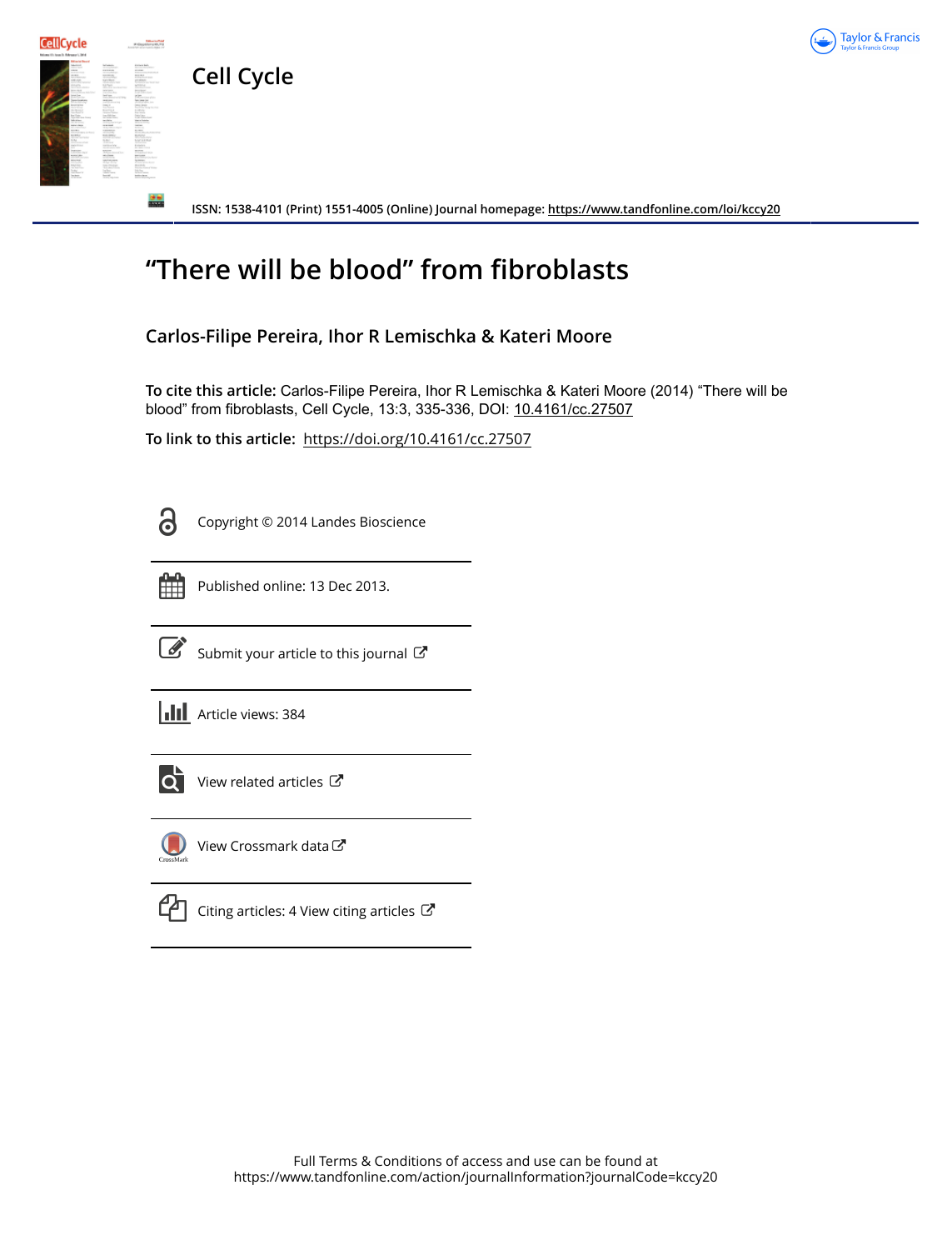## **"There will be blood" from fibroblasts**

Carlos-Filipe Pereira\*, Ihor R Lemischka, and Kateri Moore\*

Department of Developmental and Regenerative Biology; Black Family Stem Cell Institute; Icahn School of Medicine at Mount Sinai; New York, NY USA

The blood system is continuously replenished from a rare population of hematopoietic stem cells (HSCs) that balance self-renewal and differentiation.<sup>1</sup> It is believed that HSCs emerge during embryogenesis from a population of hemogenic endothelial cells at sites like the aorta-gonad-mesonephros (AGM) region and placenta.<sup>2</sup> Transplantation of HSCs is a widely utilized cell therapy for a range of genetic and acquired disorders. Allogeneic transplantation depends on genetic matching to avoid graft vs. host disease as well as graft rejection, and even matched grafts are still associated with high risk. There are also limited quantities of available material especially in cord blood transplants and for various ethnic groups. Therefore, alternative sources of patientspecific transplantable HSCs are needed. Alternatives can potentially come from the in vitro expansion of existing blood stem cells or from de novo generation from other cell sources. Culture of HSCs in vitro results in substantial expansion of cell numbers, but the expanded cells lose their stem cell properties with time. To date, the developed culture methods using cellular and non-cellular substrates can only sustain transplantable HSCs in culture for a limited period of time and are not comparable to the robust protocols that can expand pluripotent stem cells indefinitely.3 In addition, over 2 decades of efforts to generate transplantable HSCs from pluripotent stem cells have met with very limited success. Recently, studies by Yamanaka and colleagues demonstrated that expression of 4 transcription factors (TFs) reprograms mouse and human fibroblasts into an induced pluripotent state.<sup>4,5</sup> In addition, other studies have demonstrated inter-conversion of cell types mediated directly with TFs.6

Our study, Pereira et al., reported that a specific combination of TFs can program hemogenesis in fibroblasts.7 The specific combination was identified by a combinatorial screen for HSC-inducing TFs using a human CD34 reporter as read-out. The TFs Gata2, cFos, Gfi1b were found to be the critical combination that sets in motion a hemogenic program, while Etv6 increased the efficiency of the process. This combination of TFs first induces endothelial-like cells with hemogenic potential characterized by activation of a human CD34 reporter, the expression of Sca1 and Prominin1, and a global endothelial gene expression program. Upon additional culture with the continuous expression of the 4 TFs, these cells generate hematopoietic cells with nascent HSC features. Among the induced hematopoietic cells that express the pan-hematopoietic marker CD45, a subpopulation was identified with a long-term repopulating phenotype, Sca1+cKit+CD150+CD48−. In addition, these cells have a gene expression profile very similar to HSCs and progenitors cells isolated from the AGM and placenta.8 The induced hemogenic cells generate hematopoietic colonies after transgene silencing and short-term aggregation culture with mouse placenta. Induction with 4 TFs mimics an endothelial-to-hematopoietic transition, a signature hallmark of HSC specification during development (**Fig. 1**), thereby, recapitulating developmental hematopoiesis in vitro. Interestingly, this is a unique feature of this system when compared with other cellular conversions, where the target cell type is directly induced and does not transit through an intermediate precursor or progenitor state.<sup>6</sup> Hence, these results support the view that HSC specification is a multistep process and underscores the

requirement of endothelial precursors and intermediates.

It will be interesting to determine whether such a hemogenic precursor cell defined by the expression of CD34, Sca1, and Prominin1 is present in vivo at hemogenic sites such as the placenta and the AGM region during embryogenesis at the time of HSC specification (**Fig. 1**). If so, this population could be isolated and further undergo endothelial-to-hematopoietic transition in vitro. This would provide insights in to the process of HSC specification and perhaps reveal specific combination of markers to track the cellular origin of HSC; this goal has been a long-standing challenge in developmental hematopoiesis.<sup>2</sup>

Some of the direct conversion studies reported to date, such as the induction of cardiomyocytes, hepatocytes, and macrophages do not translate well to the human system.6 This is in contrast to the induction of pluripotency, where the combination of TFs is remarkably well conserved between mouse and human.<sup>4,5</sup> It will be interesting to determine whether a similar combination of TFs also induces hemogenesis in human fibroblasts, isolated, for example, from the adult dermis or by using other somatic and embryonic cell sources. For example, would human pluripotent cells be "forced" to differentiate toward an HSC fate by exposing them to such a potent combination of hemogenic TFs? In summary, a combinatorial approach identified the minimal TF network for endothelial-to-hematopoietic transition in mouse fibroblasts. This study provides a platform for the future generation of patient-specific therapeutics and blood products. The sequential and dynamic induction, first generating endotheliallike precursors and then hematopoietic

Submitted: 09/05/2013; Accepted: 09/28/2013 http://dx.doi.org/10.4161/cc.27507

Comment on: Pereira CF, et al. Cell Stem Cell 2013; 13:205-18; PMID:23770078; http://dx.doi.org/10.1016/j.stem.2013.05.024

<sup>\*</sup>Correspondence: Carlos-Filipe Pereira; Email: filipe.pereira@mssm.edu; Kateri Moore; Email: kateri.moore@mssm.edu